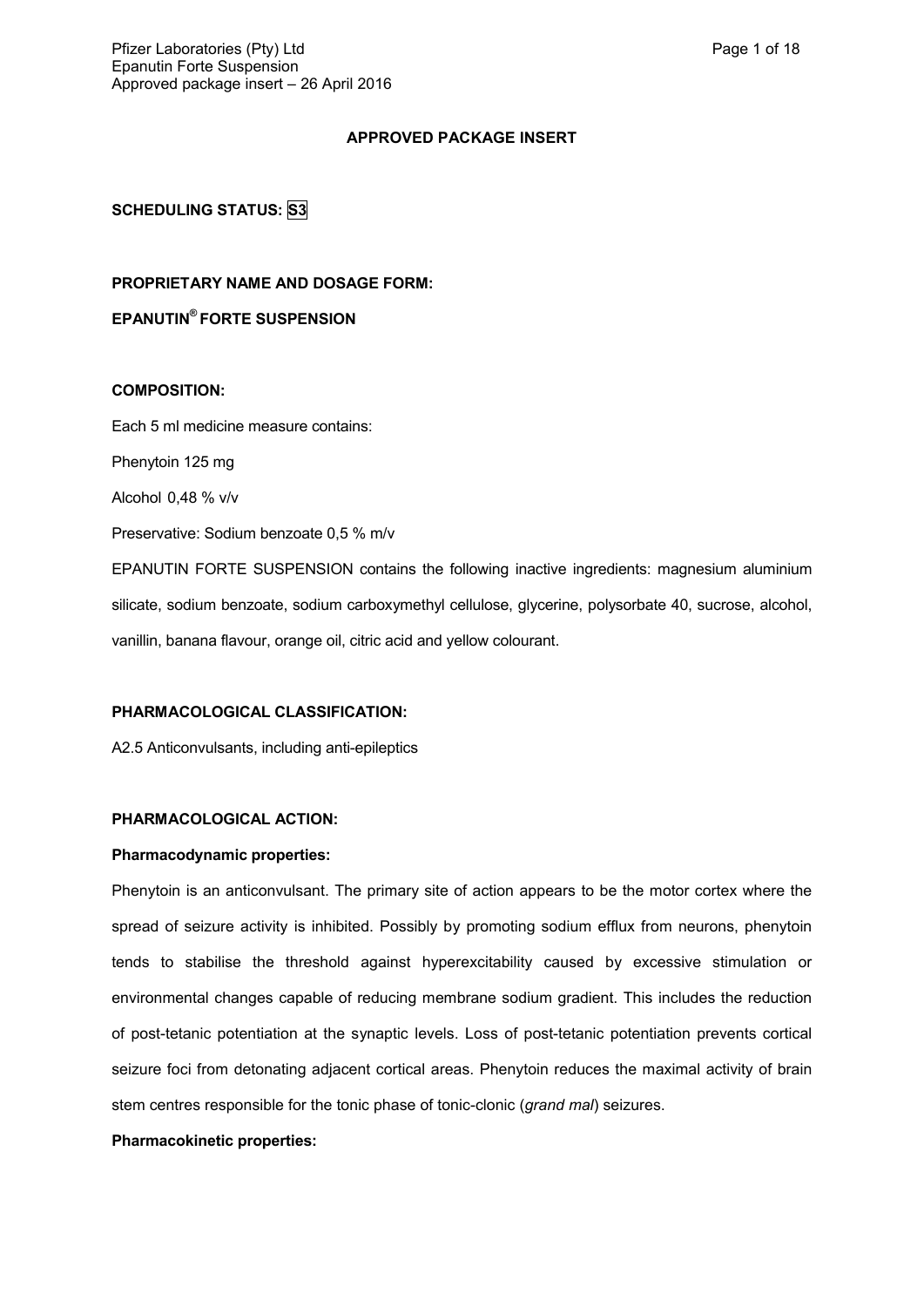## Pfizer Laboratories (Pty) Ltd **Philosopheratories** (Pty) Ctd **Page 2 of 18** Epanutin Forte Suspension Approved package insert – 26 April 2016

Phenytoin is a weak acid and has limited hydrosolubility, even in the intestine. The compound undergoes a slow and somewhat variable absorption after oral administration. After oral absorption is complete, it is rapidly distributed into all tissues.

The plasma elimination half-life of phenytoin in man averages 22 hours, with the range varying from 7 to 42 hours. Steady state therapeutic levels are achieved at least 7 to 10 days after initiation of therapy with recommended doses of 300 mg/day. For phenytoin sodium, peak serum levels occur  $1\frac{1}{2} - 3$  hours after administration. Phenytoin has an apparent volume of distribution of 0,6 l/kg and is highly bound (90 %) to plasma proteins, mainly albumin.

Free phenytoin levels may be altered in patients whose protein binding characteristics differ from normal. Phenytoin is distributed into cerebrospinal fluid (CSF), saliva, semen, gastrointestinal fluids, bile and breast milk. The concentration of phenytoin in CSF, brain, and saliva approximates the level of free phenytoin in plasma.

Phenytoin is biotransformed in the liver by oxidative metabolism. The major pathway involves 4 hydroxylation, which accounts for 80 % of all metabolites. CYP2C9 plays the major role in the metabolism of phenytoin (90 % of net intrinsic clearance), while CYP2C19 has a minor involvement in this process (10 % of net intrinsic clearance). This relative contribution of CYP2C19 to phenytoin metabolism may however increase at higher phenytoin concentrations.

Because the cytochrome systems involved in phenytoin hydroxylation in the liver are saturable at high serum concentrations, small incremental doses of phenytoin may increase the half-life and produce very substantial increases in serum levels when these are in or above the upper therapeutic range. The steady state level may be disproportionately increased with resultant intoxication from an increase in dosage of 10 % or more.

Most of the drug is excreted in the bile as inactive metabolites which are then reabsorbed from the intestinal tract and eliminated in the urine partly through glomerular filtration but, more importantly via tubular secretion. Less than 5 % of phenytoin is excreted as the parent compound.

In most patients maintained at a steady dosage, stable phenytoin serum levels are achieved. There may be wide interpatient variability in phenytoin serum levels with equivalent dosages. Patients with unusually low serum levels may be noncompliant or hypermetabolisers of phenytoin. Unusually high levels result from liver disease, congenital enzyme deficiency or drug interactions which result in metabolic interference. The patient with large variations in phenytoin serum levels, despite standard doses,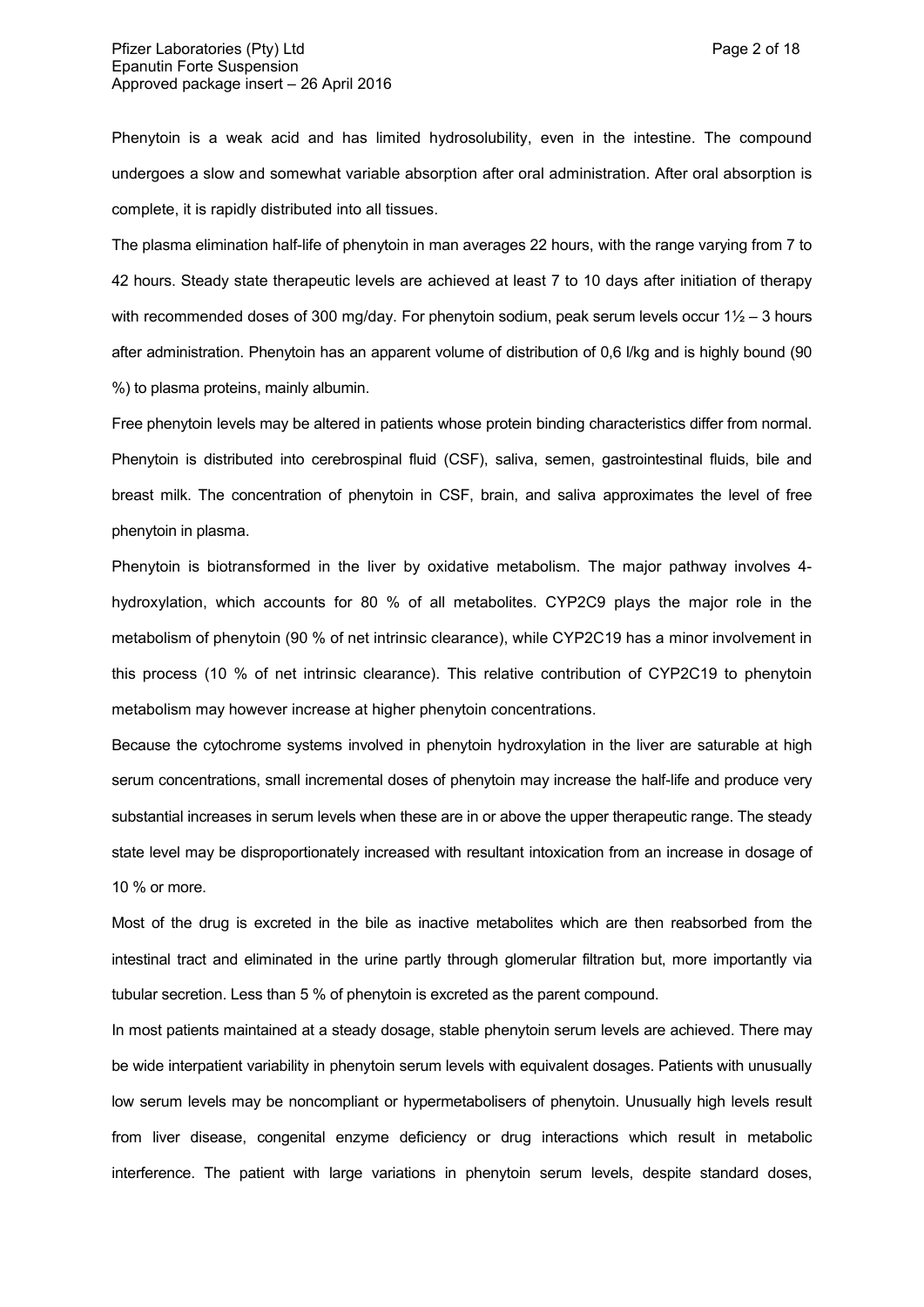## Pfizer Laboratories (Pty) Ltd **Philosopheratories** (Pty) Ltd **Page 3 of 18** Epanutin Forte Suspension Approved package insert – 26 April 2016

presents a difficult clinical problem. Serum level determinations in such patients may be particularly helpful. When they are necessary, they should be obtained at least  $7 - 10$  days after treatment initiation, dosage change, or addition or subtraction of another drug to the regimen so that equilibrium or steady state will have been achieved. Trough levels, obtained just prior to the patient's next scheduled dose, provide information about clinically effective serum level range and confirm patient compliance. Peak drug levels, obtained at the time of expected peak concentration, indicate an individual's threshold for emergence of dose-related side effects.

### *Pharmacokinetic interactions:*

Co-administration of nelfinavir tablets (1 250 mg twice a day) with phenytoin capsules (300 mg once a day) did not change the plasma concentration of nelfinavir. However, co-administration of nelfinavir reduced the AUC values of phenytoin (total) and free phenytoin by 29 % and 28 %, respectively.

#### **INDICATIONS:**

EPANUTIN is indicated for the control of generalised tonic-clonic (*grand mal*) and complex partial (psychomotor, temporal lobe) seizures.

#### **CONTRAINDICATIONS:**

EPANUTIN is contraindicated in those patients with a history of hypersensitivity to phenytoin or other hydantoin products, and to any inactive ingredients in the product. EPANUTIN is contraindicated in porphyrics.

#### **WARNINGS AND SPECIAL PRECAUTIONS:**

#### **General:**

EPANUTIN FORTE is not effective for absence (*petit mal*) seizures. If tonic-clonic (*grand mal*) and absence (*petit mal*) seizures are present, combined medicine therapy is needed.

EPANUTIN FORTE is not indicated for seizures due to hypoglycaemic or other metabolic causes. Appropriate diagnostic procedures should be performed as indicated.

EPANUTIN FORTE should not be abruptly discontinued because of the possibility of increased seizure frequency, including *status epilepticus*. When, in the judgment of the clinician, the need for dosage reduction, discontinuation, or substitution of alternative anticonvulsant medication arises, this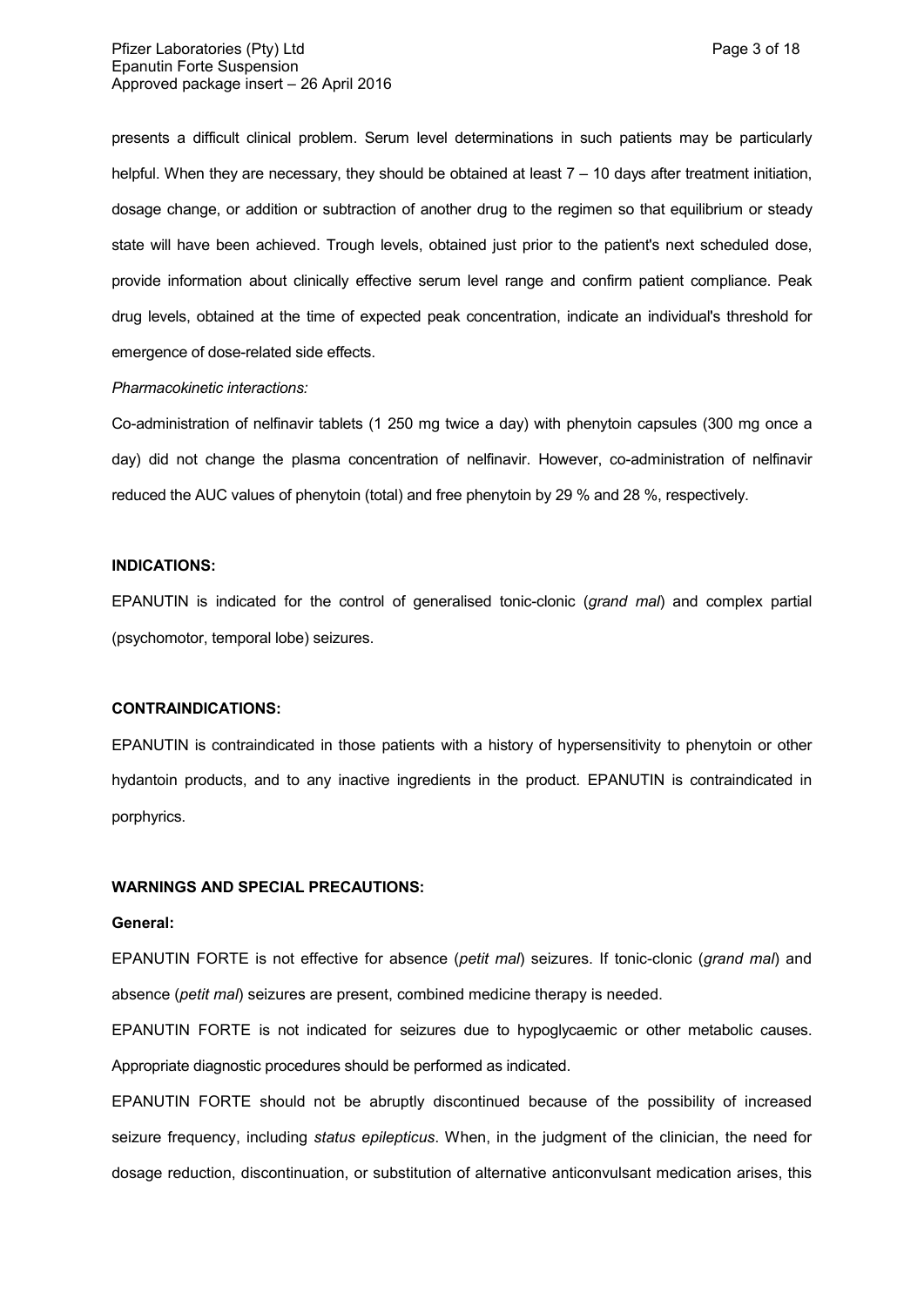should be done gradually. However, in the event of an allergic or hypersensitivity reaction, rapid substitution of alternative therapy may be necessary. In this case, alternative therapy should be an anticonvulsant medicine which does not belong to the hydantoin chemical class.

A small percentage of individuals who have been treated with EPANUTIN FORTE have been shown to metabolise the medicine slowly. Slow metabolism may be due to limited enzyme availability and lack of induction; it appears to be genetically determined.

Acute alcoholic intake may increase EPANUTIN FORTE serum levels while chronic alcoholic use may decrease serum levels.

### **Suicide:**

Suicidal ideation and behaviour have been reported in patients treated with anti-epileptic agents in several indications. A meta-analysis of randomized placebo-controlled trials of anti-epileptic agents has also shown a small increased risk of suicidal ideation and behaviour. The mechanism of this risk is not known and the available data do not exclude the possibility of an increased risk for phenytoin.

**Anticonvulsant Hypersensitivity Syndrome (AHS)** is a rare medicine-induced, multi-organ syndrome which is potentially fatal and occurs in some patients taking anticonvulsant medication. It is characterised by fever, rash, lymphadenopathy, and other multi-organ pathologies, often hepatic. The mechanism is unknown. The interval between first medicine exposure and symptoms is usually  $2 - 4$ weeks but has been reported in individuals receiving anticonvulsants for 3 or more months. Although up to 1 in 5 patients on EPANUTIN may develop cutaneous eruptions, only a small proportion will progress to AHS. Drug rash with eosinophilia and systemic symptoms (DRESS) reflects a serious hypersensitivity reaction to medicines, characterised by skin rash, fever, lymph node enlargement, and internal organ involvement. Cases of DRESS have been noted in patients taking phenytoin. Patients at higher risk for developing AHS include black patients, patients who have a family history of or who have experienced this syndrome in the past, and immuno-suppressed patients. The syndrome is more severe in previously sensitised individuals. If a patient is diagnosed with AHS, discontinue the EPANUTIN FORTE and provide appropriate supportive measures.

#### **Central nervous system:**

Serum levels of EPANUTIN FORTE sustained above the optimal range may produce confusional states referred to as "delirium," "psychosis," or "encephalopathy," or rarely irreversible cerebellar dysfunction. Accordingly, at the first sign of acute toxicity, determination of serum medicine levels is recommended.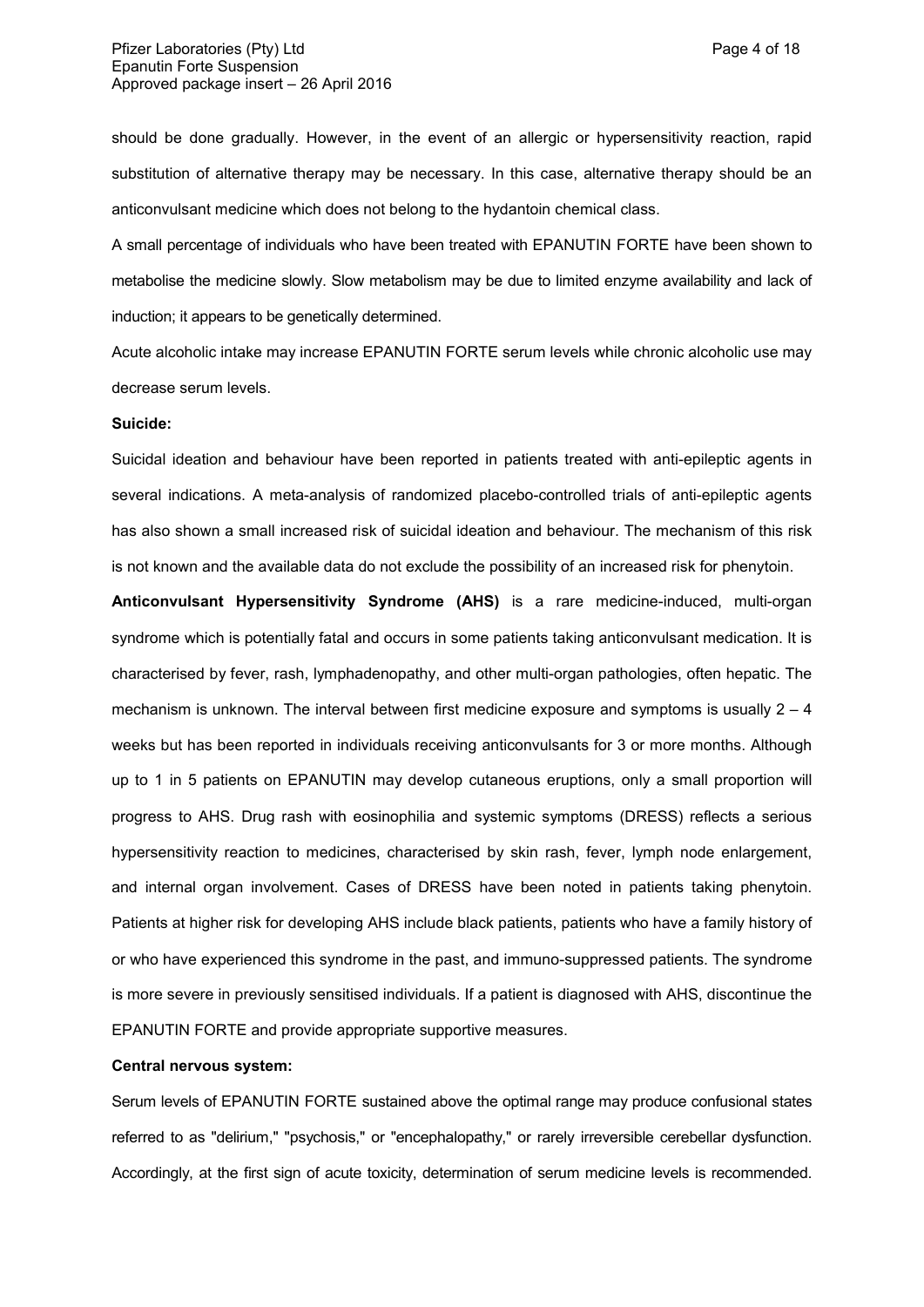Dose reduction of EPANUTIN FORTE therapy is indicated if serum levels are excessive; if symptoms persist, termination of EPANUTIN FORTE therapy is recommended.

#### **Haematopoietic:**

There have been a number of reports suggesting a relationship between EPANUTIN FORTE and the development of lymphadenopathy (local or generalised) including benign lymph node hyperplasia, pseudolymphoma, lymphoma, and Hodgkin's disease. Although a cause and effect relationship has not been established, the occurrence of lymphadenopathy indicates the need to differentiate such a condition from other types of lymph node pathology. Lymph node involvement may occur with or without symptoms and signs resembling serum sickness e.g. fever, rash, and liver involvement. In all cases of lymphadenopathy, follow-up observation for an extended period is indicated and every effort should be made to achieve seizure control using alternative anticonvulsant medicines.

While macrocytosis and megaloblastic anaemia have occurred, these conditions usually respond to folic acid therapy. If folic acid is added to EPANUTIN FORTE therapy, a decrease in seizure control may occur.

## **Hepatic/ immunologic:**

The liver is the chief site of biotransformation of EPANUTIN FORTE. Patients with impaired liver function, elderly patients, or those who are gravely ill may show early signs of toxicity.

Toxic hepatitis and liver damage have been reported and may, in rare cases, be fatal.

Cases of acute hepatotoxicity, including infrequent cases of acute hepatic failure, have been reported with EPANUTIN FORTE. These incidents have been associated with a hypersensitivity syndrome characterised by fever, skin eruptions, and lymphadenopathy, and usually occur within the first 2 months of treatment. Other common manifestations include arthralgias, rash, jaundice, hepatomegaly, elevated serum transaminase levels, leucocytosis, and eosinophilia. The clinical course of acute EPANUTIN FORTE hepatotoxicity ranges from prompt recovery to fatal outcomes. In these patients with acute hepatotoxicity, EPANUTIN FORTE should be immediately discontinued and not readministered.

Several individual case reports have suggested that there may be an increased, although still rare, incidence of hypersensitivity reactions, including skin rash and hepatotoxicity, in black patients.

**Skin:**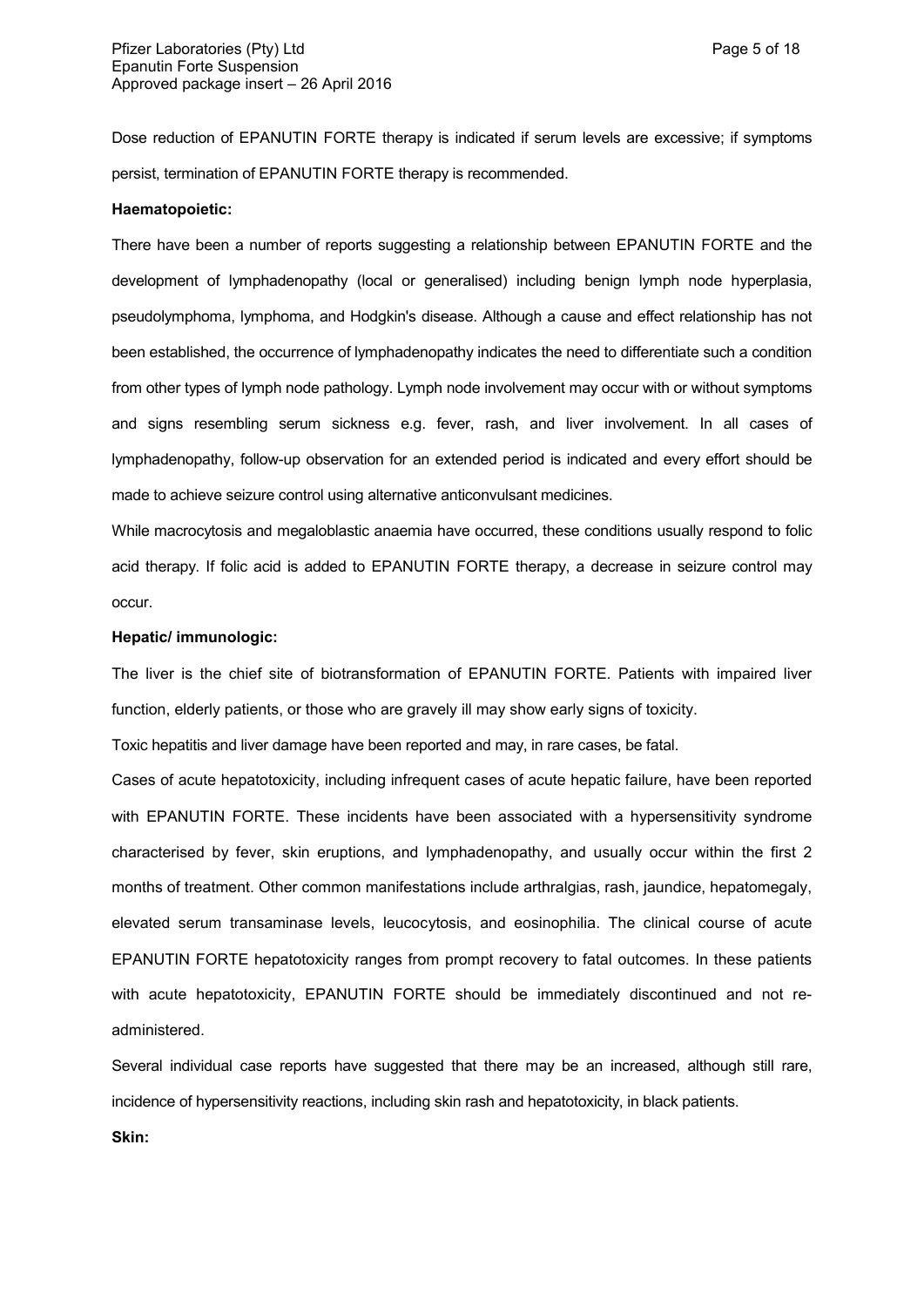EPANUTIN FORTE can cause serious skin adverse events such as exfoliative dermatitis, Stevens-Johnson Syndrome (SJS) and toxic epidermal necrolysis (TEN), which can be fatal. Although serious skin reactions may occur without warning, patients should be alert for the signs and symptoms of skin rash and blisters, fever, or other signs of hypersensitivity such as itching, and should seek medical advice from their doctor immediately when observing any indicative signs or symptoms. The doctor should advise the patient to discontinue treatment if the rash appears. If the rash is of a milder type (measles-like or scarlatiniform), therapy may be resumed after the rash has completely disappeared. If the rash recurs upon reinstitution of therapy, further EPANUTIN FORTE medication is contraindicated.

Published literature has suggested that there may be an increased, although still rare, risk of hypersensitivity reactions, including skin rash, SJS, TEN, hepatotoxicity and Anticonvulsant Hypersensitivity Syndrome in black patients.

Studies in patients of Chinese ancestry have found a strong association between the risk of developing SJS/TEN and the presence of HLA-B\*1502, an inherited allelic variant of the HLA B gene, in patients using another anticonvulsant medication. Limited evidence suggests that HLA-B\*1502 may be a risk factor for the development of SJS/TEN in patients of Asian ancestry taking medicines associated with SJS/TEN, including EPANUTIN FORTE. Consideration should be given to avoiding use of medicines associated with SJS/TEN, including EPANUTIN FORTE, in HLA-B\*1502 positive patients when alternative therapies are available.

Literature reports suggest that the combination of EPANUTIN FORTE, cranial irradiation and the gradual reduction of corticosteroids may be associated with the development of erythema multiforme, and/or Stevens-Johnson Syndrome, and/or toxic epidermal necrolysis.

#### **Metabolic:**

In view of isolated reports associating EPANUTIN FORTE with exacerbation of porphyria, caution should be exercised in using EPANUTIN FORTE in patients suffering from this disease.

Hyperglycaemia, resulting from the medicine's inhibitory effects on insulin release, has been reported. EPANUTIN FORTE may also raise serum glucose levels in diabetic patients.

#### **Musculoskeletal:**

EPANUTIN FORTE and other anticonvulsants that have been shown to induce the CYP450 enzyme are thought to affect bone mineral metabolism indirectly by increasing the metabolism of Vitamin  $D_3$ . This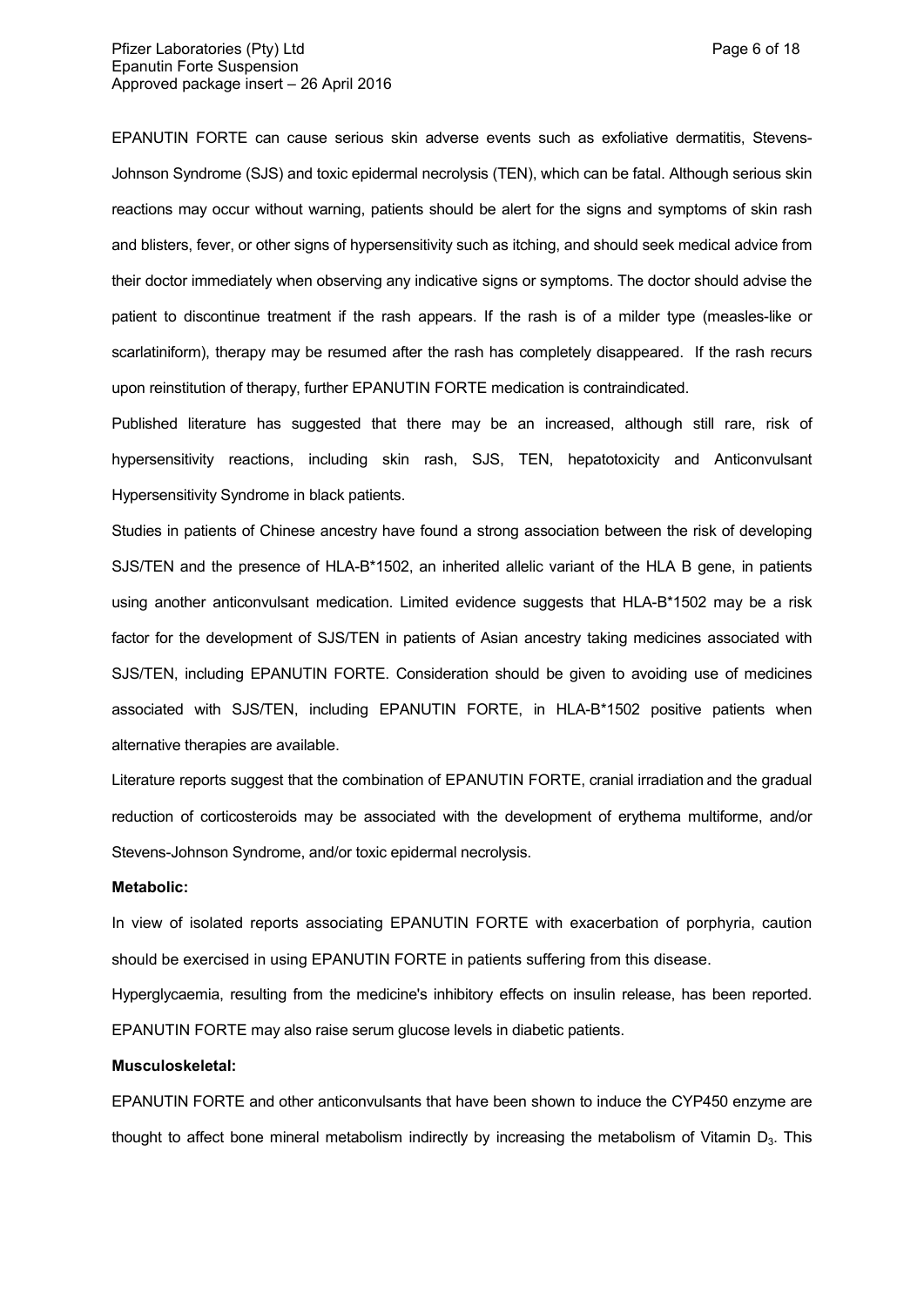may lead to Vitamin D deficiency and heightened risk of osteomalacia, bone fractures, osteoporosis, hypocalcaemia and hypophosphataemia in chronically treated epileptic patients.

Vitamin D supplements may be necessary with long-term therapy.

# **Effects on ability to drive and use machines:**

Patients should be advised not to drive a car or operate potentially dangerous machinery until it is known that EPANUTIN FORTE does not affect their ability to engage in these activities.

# **INTERACTIONS:**

There are many medicines which may increase or decrease serum EPANUTIN FORTE levels or which EPANUTIN FORTE may affect. Determinations of serum EPANUTIN FORTE concentrations are especially helpful when possible medicine interactions are suspected. The most commonly occurring medicine interactions are listed below.

# **Medicines which may increase EPANUTIN FORTE serum levels:**

Various medicines may increase EPANUTIN FORTE serum levels either by decreasing its rate of metabolism by the hepatic CYP450 2C9 and 2C19 enzymatic systems (e.g. dicumarol, disulfiram, omeprazole, ticlopidine), by competing for protein binding sites (e.g. salicylates, sulfisoxazole, tolbutamide), or by a combination of both processes (e.g. phenylbutazone, valproate sodium).

Table 1 summarises the medicine classes which may potentially increase EPANUTIN FORTE serum levels:

| <b>TABLE 1</b>                      |                                          |
|-------------------------------------|------------------------------------------|
| <b>MEDICINE CLASSES</b>             | <b>MEDICINES IN EACH CLASS (SUCH AS)</b> |
| Alcohol (acute intake)              |                                          |
| Analgesic/ Anti-inflammatory agents | Azapropazone                             |
|                                     | Phenylbutazone                           |
|                                     | Salicylates                              |
| Anaesthetics                        | Halothane                                |
| Antibacterial agents                | Chloramphenicol                          |
|                                     | Erythromycin                             |
|                                     | Isoniazid                                |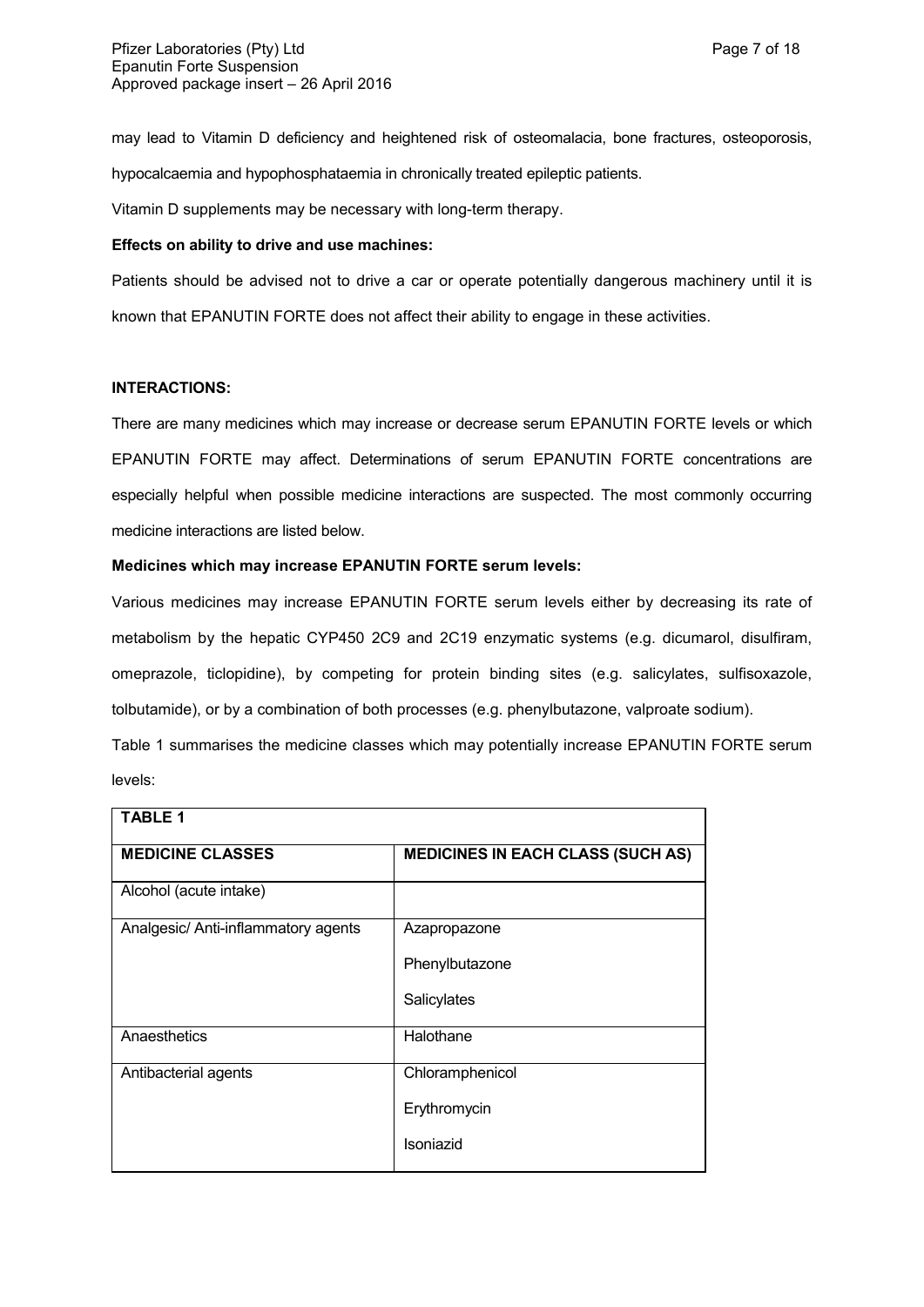|                                      | Sulphonamides      |
|--------------------------------------|--------------------|
| Anticonvulsants                      | Felbamate          |
|                                      | Succinimides       |
| Antifungal agents                    | Amphotericin B     |
|                                      | Fluconazole        |
|                                      | Ketoconazole       |
|                                      | Miconazole         |
|                                      | Itraconazole       |
| Antineoplastic agents                | Fluorouracil       |
| Benzodiazepines/ Psychotropic agents | Chlordiazepoxide   |
|                                      | Diazepam           |
|                                      | Disulfiram         |
|                                      | Methylphenidate    |
|                                      | Trazodone          |
|                                      | Viloxazine         |
| channel<br>blockers/<br>Calcium      | Amiodarone         |
| Cardiovascular agents                | Dicumarol          |
|                                      | Diltiazem          |
|                                      | Nifedipine         |
|                                      | Ticlopidine        |
| $H_2$ -antagonists                   | Cimetidine         |
| Hormones                             | Oestrogens         |
| Oral hypoglycaemic agents            | <b>Tolbutamide</b> |
| Proton pump inhibitors               | Omeprazole         |
| Serotonin re-uptake inhibitors       | Fluoxetine         |
|                                      | Fluvoxamine        |
|                                      | Sertraline         |
|                                      |                    |

**Medicines which may decrease EPANUTIN FORTE plasma levels:**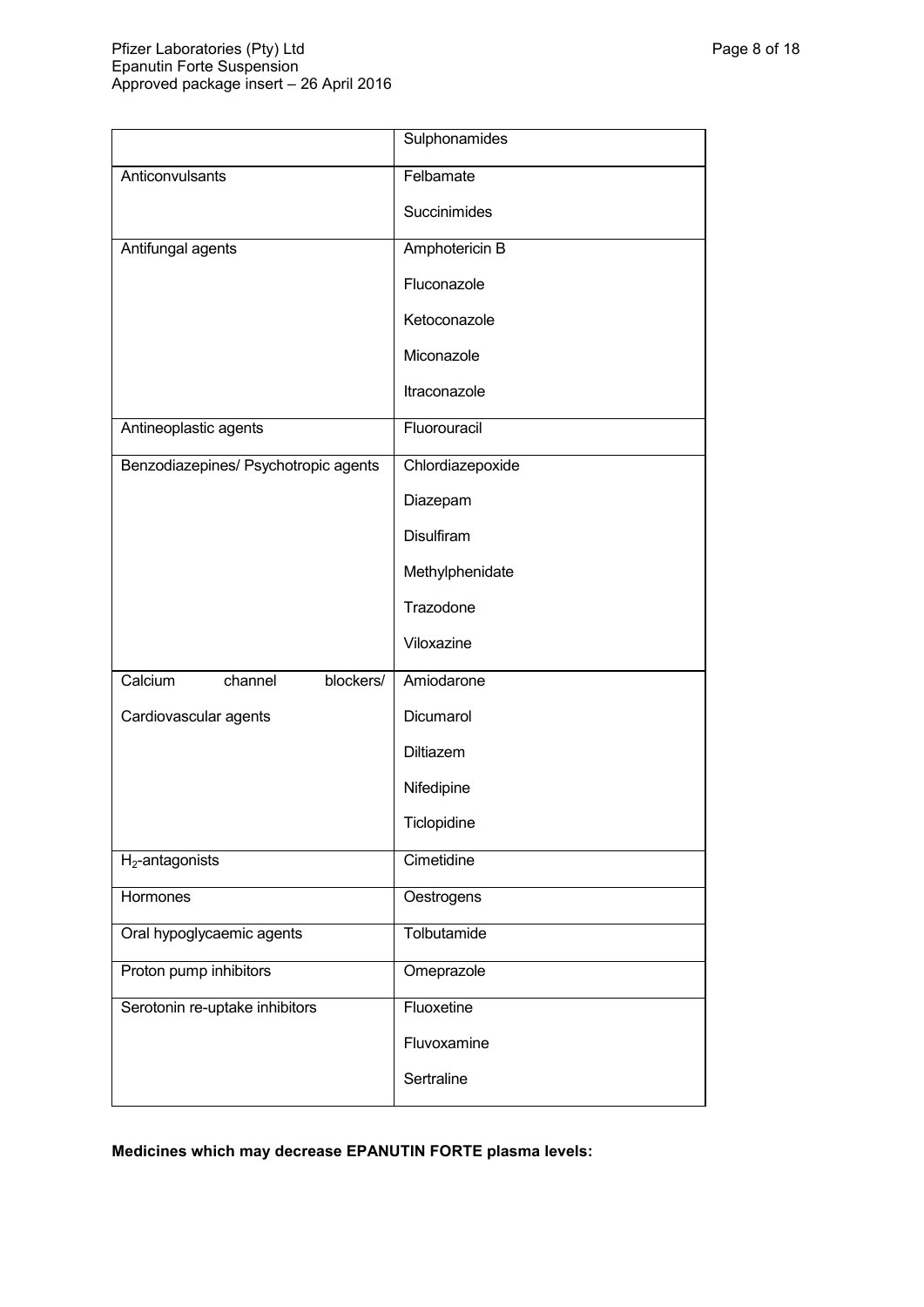Table 2 summarises the medicine classes which may potentially decrease EPANUTIN FORTE plasma levels:

| <b>TABLE 2</b>           |                                          |
|--------------------------|------------------------------------------|
| <b>MEDICINE CLASSES</b>  | <b>MEDICINES IN EACH CLASS (SUCH AS)</b> |
| Alcohol (chronic intake) |                                          |
| Antibacterial agents     | Rifampin                                 |
|                          | Ciprofloxacin                            |
| Anticonvulsants          | Vigabatrin                               |
| Antiulcer agents         | Sucralfate                               |
| <b>Bronchodilators</b>   | Theophylline                             |
| Cardiovascular agents    | Reserpine                                |
| Hyperglycaemic agents    | Diazoxide                                |

Molindone hydrochloride contains calcium ions which interfere with the absorption of EPANUTIN FORTE. Ingestion times of EPANUTIN FORTE and calcium preparations, including antacid preparations containing calcium, should be staggered to prevent absorption problems.

Concurrent use with zidovudine: There have been several reports of decreased phenytoin plasma concentrations, and one case of increased phenytoin plasma concentration. However, a pharmacokinetic interaction study showed no effect on phenytoin kinetics, but a 30 % decrease in zidovudine clearance was observed with concurrent use.

A pharmacokinetic interaction study between nelfinavir and phenytoin both administered orally showed that nelfinavir reduced AUC values of phenytoin (total) and free phenytoin by 29 % and 28 %, respectively. Therefore, phenytoin concentration should be monitored during co-administration with nelfinavir, as nelfinavir may reduce phenytoin plasma concentration (see Pharmacokinetic properties – Pharmacokinetic interactions).

# **Medicines which may either increase or decrease EPANUTIN FORTE serum levels:**

Table 3 summarises the medicine classes which may either increase or decrease EPANUTIN FORTE serum levels:

# **TABLE 3**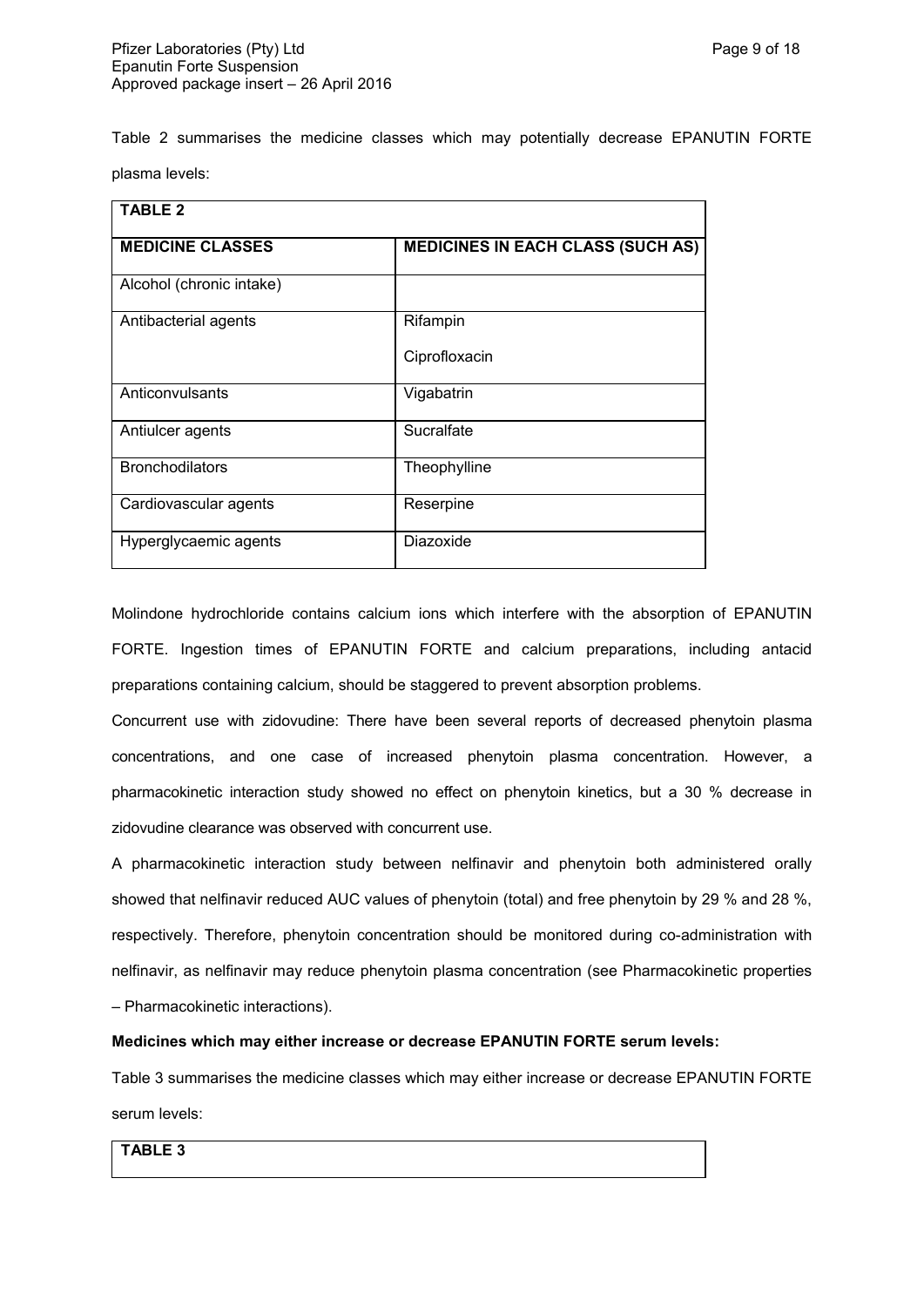| <b>MEDICINE CLASSES</b> | <b>MEDICINES IN EACH CLASS (SUCH AS)</b> |
|-------------------------|------------------------------------------|
| Antibacterial agents    | Ciprofloxacin                            |
| Anticonvulsants         | Carbamazepine                            |
|                         | Phenobarbital                            |
|                         | Sodium valproate                         |
|                         | Valproic acid                            |
| Psychotropic agents     | Chlordiazepoxide                         |
|                         | Diazepam                                 |

Similarly, the effect of EPANUTIN FORTE on carbamazepine, phenobarbital, valproic acid, and sodium valproate serum levels is unpredictable.

# **Medicines where blood levels and/or effects may be altered by EPANUTIN FORTE:**

Table 4 summarises the medicine classes in which blood levels and/or effects may be altered by EPANUTIN FORTE:

| <b>TABLE 4</b>                  |                                          |
|---------------------------------|------------------------------------------|
| <b>MEDICINE CLASSES</b>         | <b>MEDICINES IN EACH CLASS (SUCH AS)</b> |
| Antibacterial agents            | Doxycycline                              |
|                                 | Praziquantel                             |
|                                 | Rifampin                                 |
|                                 | Tetracycline                             |
| Anticonvulsants                 | Lamotrigine                              |
| Antifungal agents               | Azoles                                   |
| Antineoplastic agents           | Teniposide                               |
| <b>Bronchodilators</b>          | Theophylline                             |
| Calcium<br>channel<br>blockers/ | Digitoxin                                |
| Cardiovascular agents           | Nicardipine                              |
|                                 | Nimodipine                               |
|                                 | Quinidine                                |
|                                 | Verapamil                                |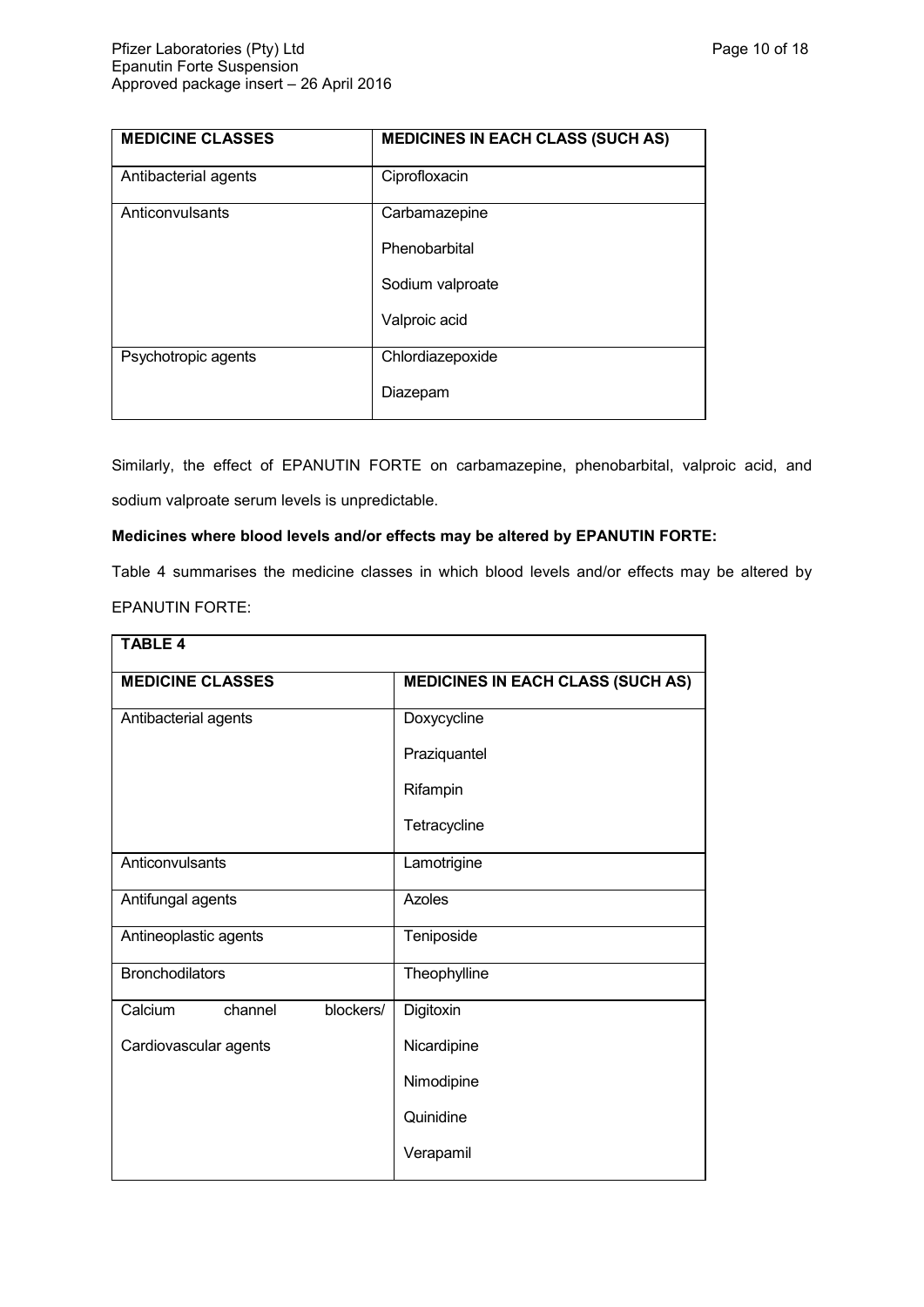| Corticosteroids                       |                     |
|---------------------------------------|---------------------|
| Coumarin anticoagulants               |                     |
| Cyclosporine                          |                     |
| <b>Diuretics</b>                      | Furosemide          |
| Hormones                              | Oestrogens          |
|                                       | Oral contraceptives |
| Hyperglycaemic agents                 | Diazoxide           |
| Neuromuscular blocking agents         | Alcuronium          |
|                                       | Pancuronium         |
|                                       | Vecuronium          |
| Opioid analgesics                     | Methadone           |
| Oral hypoglycaemic agents             | Chlorpropamide      |
|                                       | Glyburide           |
|                                       | Tolbutamide         |
| Psychotropic agents / Antidepressants | Clozapine           |
|                                       | Paroxetine          |
|                                       | Sertraline          |
| <b>Vitamin D</b>                      |                     |

Although not a true medicine interaction, tricyclic antidepressants may precipitate seizures in susceptible patients and EPANUTIN FORTE dosage may need to be adjusted.

## **Medicine-enteral feeding/nutritional preparations interaction:**

Literature reports suggest that patients who have received enteral feeding preparations and/or related nutritional supplements have lower than expected EPANUTIN FORTE plasma levels. It is therefore suggested that EPANUTIN FORTE not be administered concomitantly with an enteral feeding preparation. More frequent serum EPANUTIN FORTE level monitoring may be necessary in these patients.

# **Medicine-laboratory test interactions:**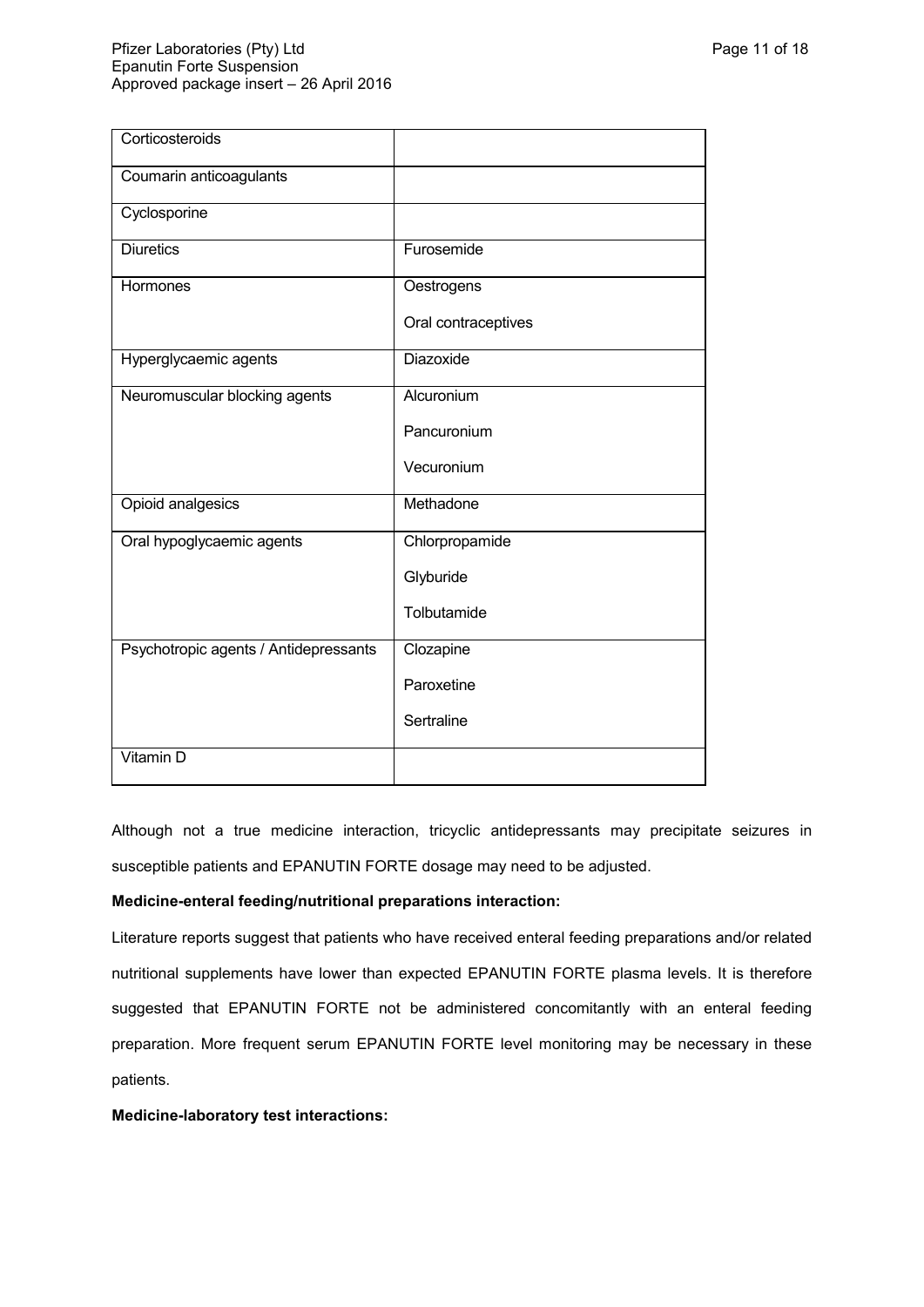EPANUTIN FORTE may cause decreased serum levels of protein-bound iodine (PBI). It may also produce lower than normal values for dexamethasone or metyrapone tests. EPANUTIN FORTE may cause raised serum levels of glucose, alkaline phosphatase, and gamma glutamyl transpeptidase (GGT). EPANUTIN FORTE may affect blood calcium and blood sugar metabolism tests.

## **PREGNANCY AND LACTATION:**

#### **Pregnancy:**

EPANUTIN FORTE has been associated with teratogenicity when given to pregnant women. Its use should be avoided in pregnant women and women likely to become pregnant unless its continued use is considered essential by the doctor. Women who have been exposed to EPANUTIN FORTE during pregnancy should be informed of the risk and should be offered prenatal counselling.

An increased incidence of congenital malformations such as cleft lip/palate and heart malformations have been reported in children of women receiving EPANUTIN FORTE. There have been reports of a foetal hydantoin syndrome. This consists of prenatal growth deficiency, microcephaly, craniofacial abnormalities, nail and digital hypoplasia and mental deficiency in children born to mothers who have received EPANUTIN FORTE. There is evidence of a genetic predisposition to congenital abnormalities induced by EPANUTIN FORTE.

There have been isolated reports of malignancies, including neuroblastoma, in children whose mothers received EPANUTIN FORTE during pregnancy.

An increase in seizure frequency during pregnancy occurs in a high proportion of patients because of altered EPANUTIN FORTE absorption or metabolism. Periodic measurement of serum phenytoin levels is particularly valuable in the management of a pregnant epileptic patient as a guide to an appropriate adjustment of dosage. However, postpartum restoration of the original dosage will probably be indicated. Neonatal coagulation defects have been reported within the first 24 hours in babies born to epileptic mothers receiving phenobarbital and/or EPANUTIN FORTE. Vitamin K has been shown to prevent or correct this defect and has been recommended to be given to the mother before delivery and to the neonate after birth.

#### **Lactation:**

Infant breastfeeding is not recommended for women taking EPANUTIN FORTE because EPANUTIN FORTE appears to be secreted in low concentrations in human milk. EPANUTIN FORTE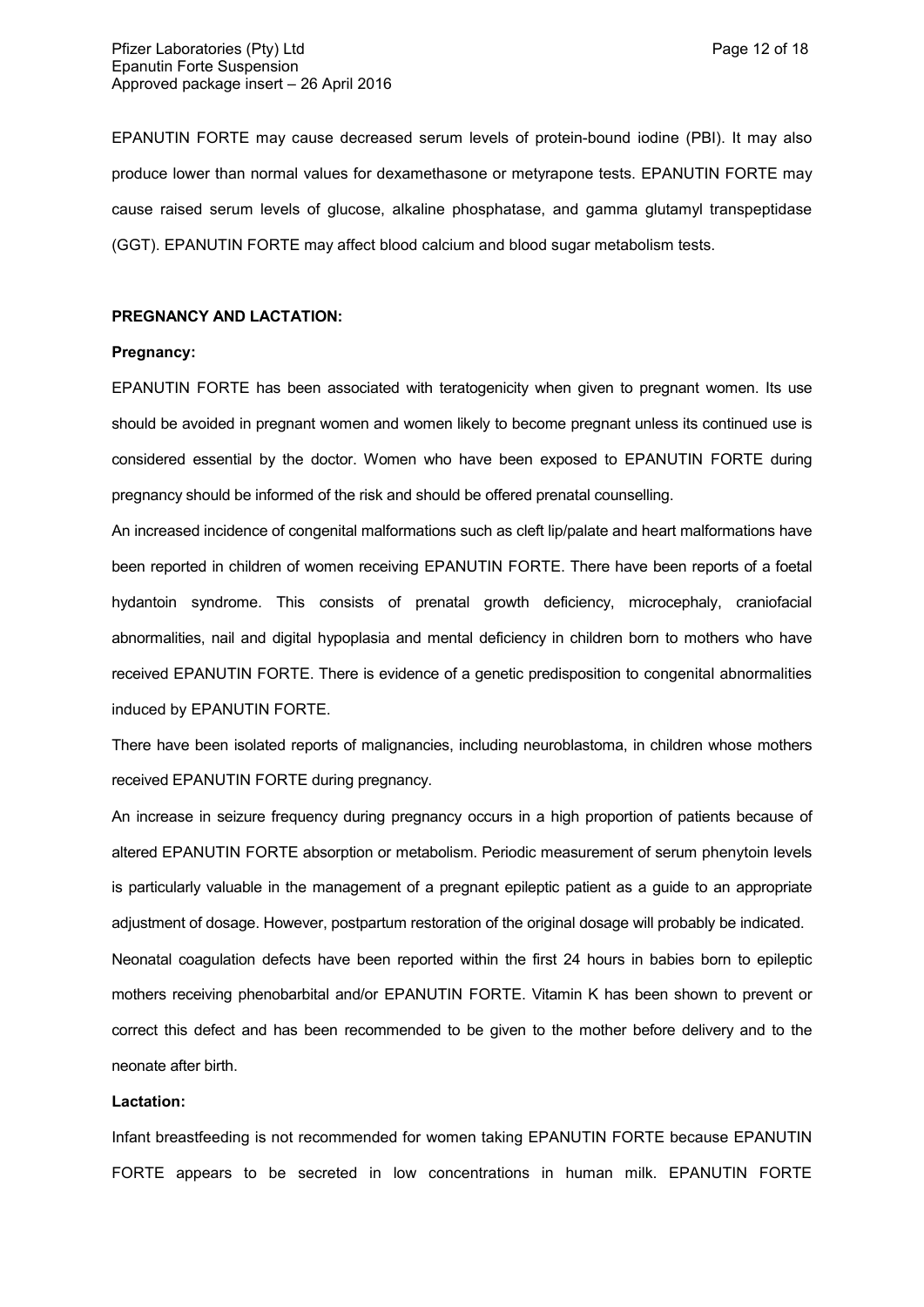concentration in breast milk is approximately one-third of the corresponding maternal plasma concentration.

#### **DOSAGE AND DIRECTIONS FOR USE:**

## **NOT FOR PARENTERAL USE**

EPANUTIN capsules and solution for injection are formulated with the sodium salt of phenytoin. The free acid form of phenytoin is used in EPANUTIN FORTE SUSPENSION (125 mg/5 ml) and in EPANUTIN tablets. Because there is approximately an 8 % increase in drug content with the free acid form over that of the sodium salt, dosage adjustments and serum level monitoring may be necessary when switching from a product formulated with the free acid to a product formulated with the sodium salt and vice versa.

Dosage should be individualised to provide maximum benefit. In some cases serum medicine level determinations may be necessary for optimal dosage adjustments. Optimum control without clinical signs of toxicity occurs more often with serum levels between 10 – 20 mcg/ml, although some mild cases of tonic-clonic (*grand mal*) epilepsy may be controlled with lower serum levels of EPANUTIN FORTE. With recommended dosage, a period of seven to ten days may be required to achieve steady state serum levels with EPANUTIN FORTE, and changes in dosage (increase or decrease) should not be carried out at intervals shorter than seven to ten days.

The dosages below are approximate guides only. Individual requirements vary in different patients, and the dosage should be increased gradually until a therapeutic blood level is reached.

#### **Adult dosage:**

Patients who have received no previous treatment may be started on 125 mg (5 ml) of the 125 mg/5 ml suspension three times daily, and the dosage then adjusted to suit individual requirements.

## *Non-emergency loading dose in adult patients*:

An oral loading dose of EPANUTIN FORTE may be used for non-emergency initiation of therapy in adults who require rapid steady state serum levels, and for whom intravenous administration is not desirable. This dosing regimen should be reserved for patients in a clinic or hospital setting where EPANUTIN FORTE serum levels can be closely monitored. Patients with a history of renal or liver disease should not receive the oral loading regimen.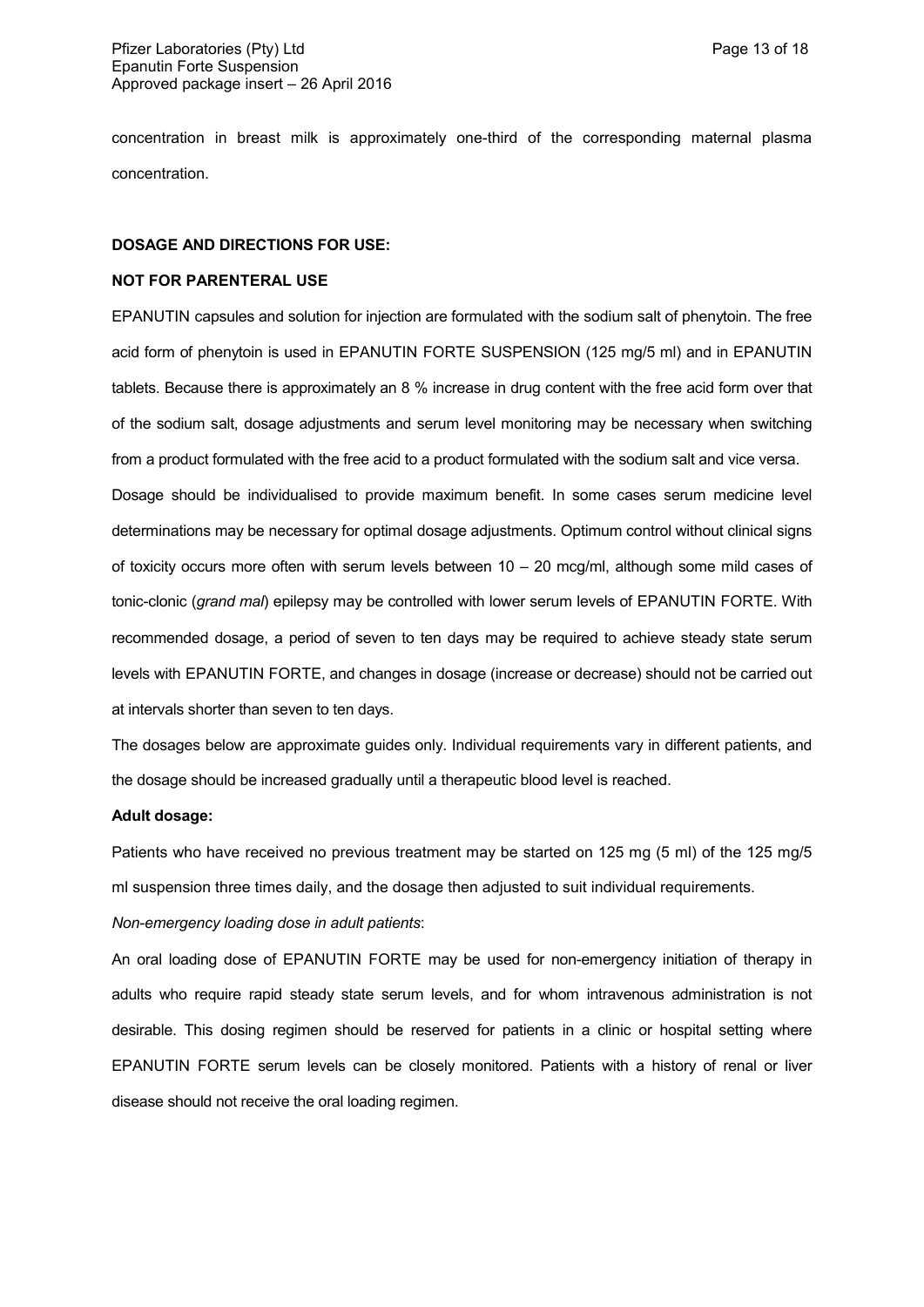The recommended oral loading dose is one gram of EPANUTIN FORTE divided into three doses (400 mg, 300 mg, 300 mg) and administered at two-hour intervals. Normal maintenance dosage is then instituted 24 hours after the loading dose, with frequent serum level determinations.

## **Paediatric dosage:**

Initially, 5 mg/kg/day in two or three equally divided doses, with subsequent dosage individualised to a maximum of 300 mg daily. A recommended daily maintenance dosage is usually in the range of 4 to 8 mg/kg.

Children over 6 years old may require the minimal adult dosage (300 mg/day).

### **Alternate dosage:**

Once-a-day dosage for adults may be considered if seizure control is established with divided doses. Studies comparing divided doses of 100 mg three times daily with a single, daily dose of 300 mg indicated that absorption, peak plasma levels, biologic half-life, difference between peak and minimum values, and urine recovery were equivalent. Once-a-day dosage offers a convenience to the patient and is intended to be used only for patients who demonstrate adequate control on a once-a-day dosage. A major problem in motivating noncompliant patients may be lessened also when the patient can take all of the medication once a day. However, patients should be cautioned not to miss a dose.

**Shake the suspension well before use.**

### **SIDE EFFECTS:**

The adverse event terms were categorised utilising the incidence rate as follows:

Very common:  $\geq 1/10$  ( $\geq 10$  %); Common:  $\geq 1/100$  and  $\lt 1/10$  ( $\geq 1$  % and  $\lt 10$  %); Uncommon:  $\geq 1/1$ 000 and  $< 1/100$  ( $\geq 0.1$  % and  $< 1$  %); Rare:  $\geq 1/10$  000 and  $< 1/1$  000 ( $\geq 0.01$  % and  $< 0.1$  %); Very rare:  $<$  1/10 000 ( $<$  0,01 %)

If a listed adverse event term was not reported in the above documentation, it was categorised as rare, based on reporting rates versus estimated product use worldwide.

| MedDRA<br>System<br>Organ         | <b>Frequency</b> | Undesirable Effects                            |
|-----------------------------------|------------------|------------------------------------------------|
| <b>Class</b>                      |                  |                                                |
| <b>Blood and Lymphatic System</b> | Rare             | Agranulocytosis; granulocytopenia; leucopenia; |
| <b>Disorders</b>                  |                  | lymphadenopathy including benign lymph node    |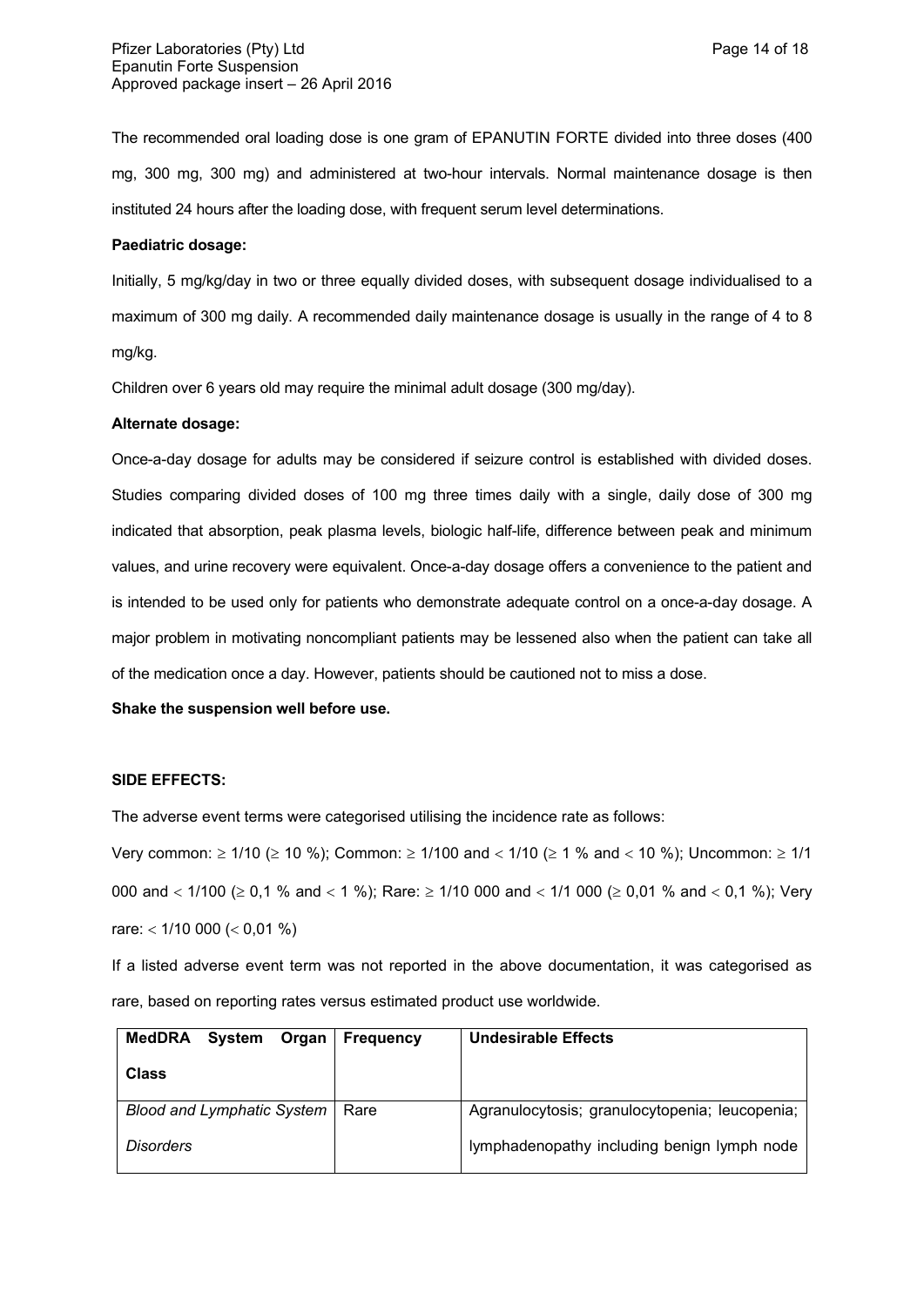|                                   |             | hyperplasia, pseudolymphoma, lymphoma, and        |
|-----------------------------------|-------------|---------------------------------------------------|
|                                   |             | Hodgkin's<br>disease;<br>macrocytosis<br>and      |
|                                   |             | megaloblastic anaemia; pancytopenia with or       |
|                                   |             | without<br>bone<br>suppression;<br>marrow         |
|                                   |             | thrombocytopenia                                  |
| <b>Immune System Disorders</b>    | Rare        | Anaphylactoid<br>reaction;<br>anaphylaxis;        |
|                                   |             | hypersensitivity syndrome; periarteritis nodosa.  |
|                                   |             | Drug rash with eosinophilia and systemic          |
|                                   |             | symptoms (DRESS).                                 |
| <b>Psychiatric Disorders</b>      | Common      | <b>Transient nervousness</b>                      |
|                                   | Rare        | Insomnia; mental confusion                        |
| <b>Nervous System Disorders</b>   | Very common | Dizziness; nystagmus; paraesthesia                |
|                                   | Common      | Ataxia; decreased coordination; headache;         |
|                                   |             | somnolence                                        |
|                                   | Rare        | dyskinesias,<br>Phenytoin-induced<br>including    |
|                                   |             | chorea, dystonia, tremor, and asterixis; sensory  |
|                                   |             | peripheral neuropathy; slurred speech; taste      |
|                                   |             | perversion                                        |
| <b>Gastrointestinal Disorders</b> | Common      | Nausea; vomiting                                  |
|                                   | Rare        | Constipation; gingival hyperplasia                |
| <b>Hepatobiliary Disorders</b>    | Rare        | Liver damage; toxic hepatitis                     |
| Subcutaneous<br>Skin<br>and       | Rare        | Dermatological<br>manifestations,<br>sometimes    |
| <b>Tissue Disorders</b>           |             | accompanied<br>fever,<br>have<br>included<br>by   |
|                                   |             | scarlatiniform<br>morbilliform<br>rashes. A<br>or |
|                                   |             | morbilliform rash (measles-like) is the most      |
|                                   |             | common; other types of dermatitis are seen        |
|                                   |             | more rarely. Other more serious forms which       |
|                                   |             | may be fatal have included bullous, exfoliative,  |
|                                   |             | or purpuric dermatitis, lupus erythematosus,      |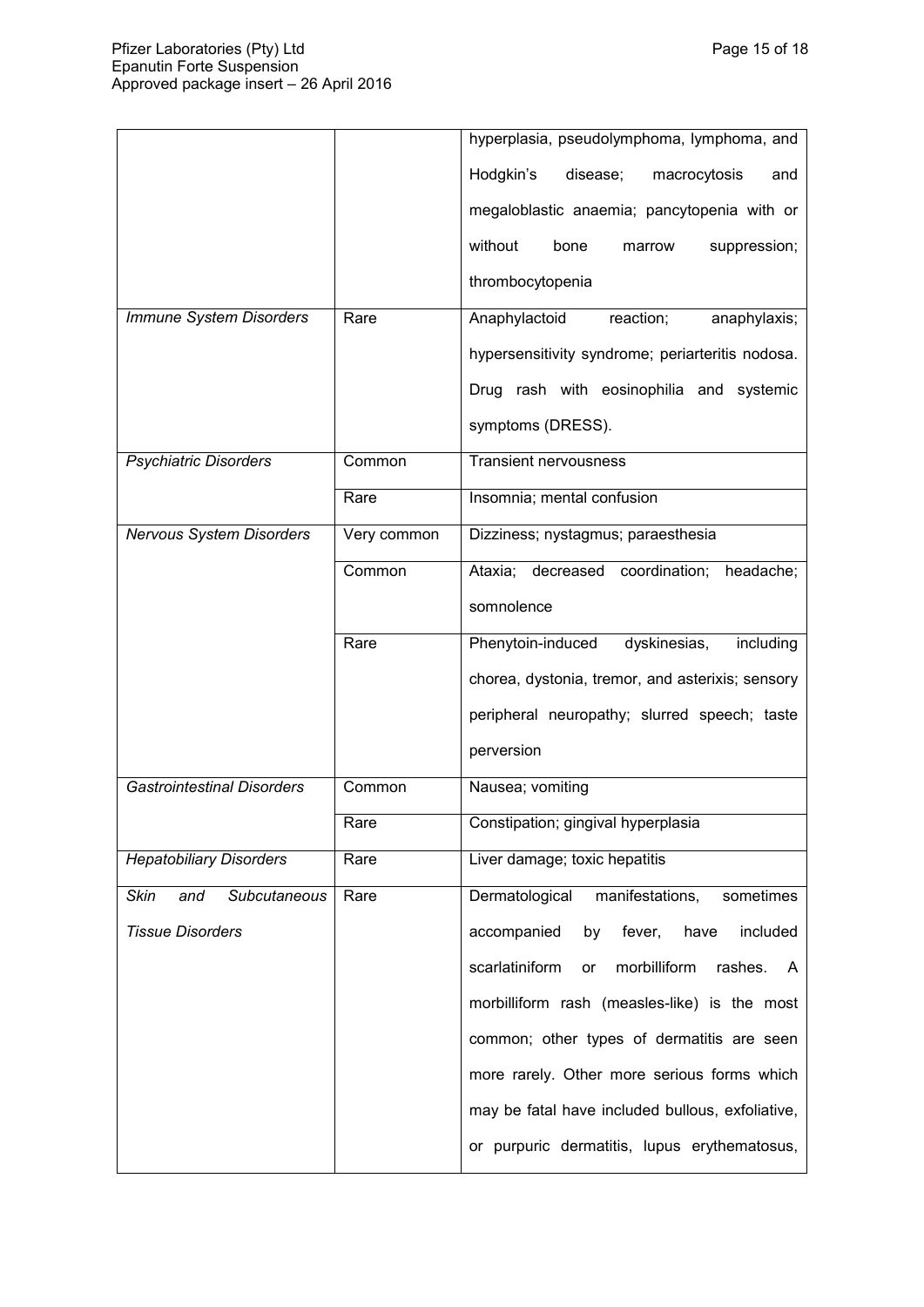|                                    |        | Stevens-Johnson<br>Syndrome, and<br>toxic     |
|------------------------------------|--------|-----------------------------------------------|
|                                    |        | epidermal necrolysis; enlargement of<br>lips; |
|                                    |        | hypertrichosis                                |
| Musculoskeletal<br>and             | Common | Motor twitching                               |
| <b>Connective Tissue Disorders</b> | Rare   | Coarsening of facial features; systemic lupus |
|                                    |        | erythematosus                                 |
| Reproductive<br>System<br>and      | Rare   | Peyronie's disease                            |
| <b>Breast Disorders</b>            |        |                                               |
| Investigations                     | Rare   | Immunoglobulin abnormalities                  |

## **Post-marketing experience:**

*Musculoskeletal system:* Bone fractures and osteomalacia have been associated with long-term (> 10 years) use of EPANUTIN FORTE by patients with chronic epilepsy. Osteoporosis and other disorders of bone metabolism such as hypocalcaemia, hypophosphataemia and decreased levels of Vitamin D metabolites have also been reported.

## **KNOWN SYMPTOMS OF OVERDOSAGE AND PARTICULARS OF ITS TREATMENT:**

The lethal dose in paediatric patients is not known. The lethal dose in adults is estimated to be 2 to 5 grams. The initial symptoms are nystagmus, ataxia, and dysarthria. Other signs are tremor, hyperreflexia, somnolence, drowsiness, lethargy, slurred speech, blurred vision, nausea, vomiting. The patient may become comatose and hypotensive. Death is due to respiratory and circulatory depression.

There are marked variations among individuals with respect to EPANUTIN FORTE serum levels where toxicity may occur. Nystagmus on lateral gaze usually appears at 20 mcg/ml and ataxia at 30 mcg/ml. Dysarthria and lethargy appear when the serum concentration is > 40 mcg/ml, but a concentration as high as 50 mcg/ml has been reported without evidence of toxicity. As much as 25 times the therapeutic dose has been taken to result in a serum concentration > 100 mcg/ml with complete recovery.

#### **Treatment:**

Treatment is non-specific since there is no known antidote.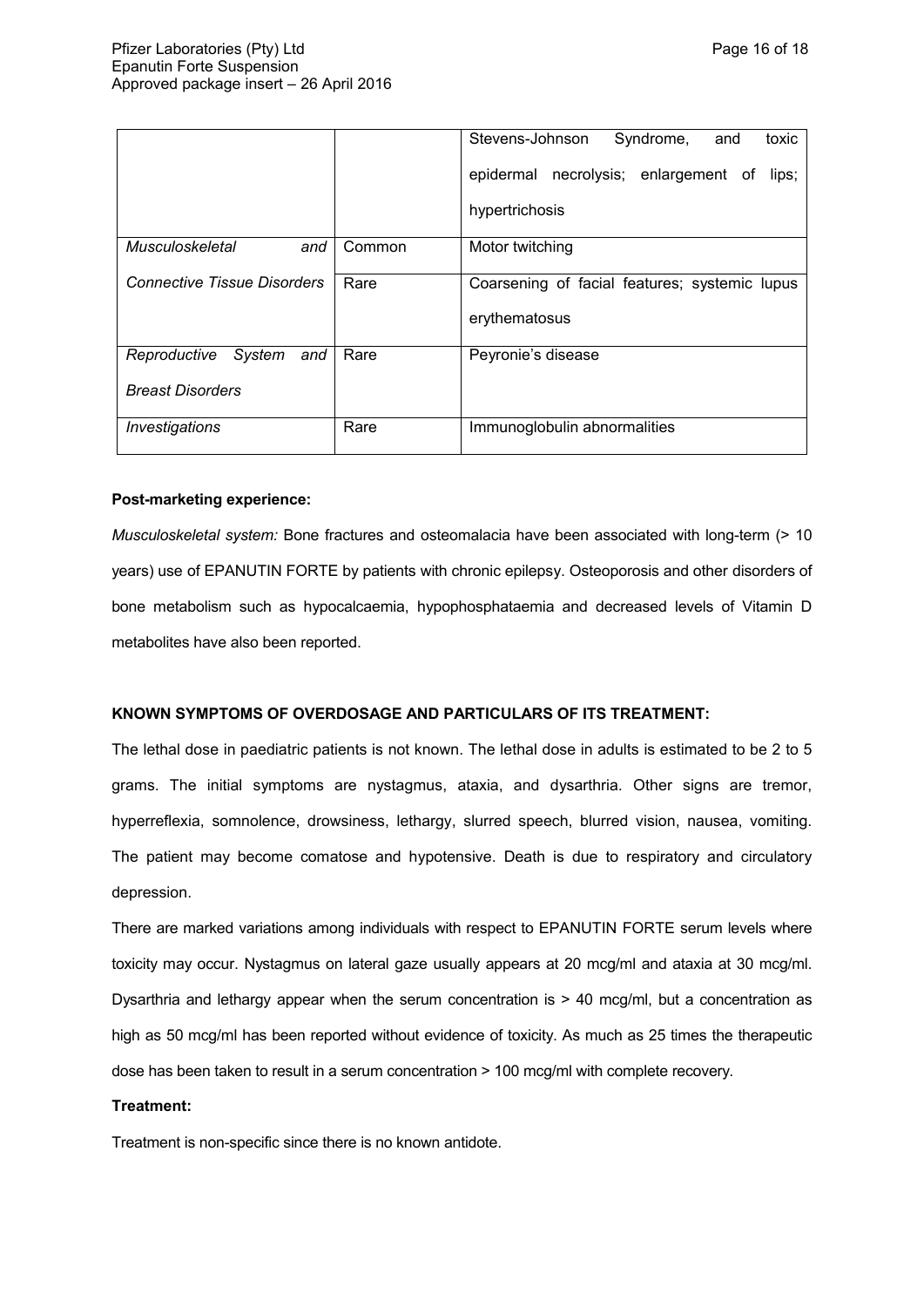## Pfizer Laboratories (Pty) Ltd **Philosopheratories** (Pty) Ltd **Page 17 of 18** Epanutin Forte Suspension Approved package insert – 26 April 2016

The adequacy of the respiratory and circulatory systems should be carefully observed and appropriate supportive measures employed. Haemodialysis can be considered since EPANUTIN FORTE is not completely bound to plasma proteins. Total exchange transfusion has been used in the treatment of severe intoxication in paediatric patients.

In acute overdosage the possibility of the presence of other CNS depressants, including alcohol, should be borne in mind.

# **IDENTIFICATION:**

A pleasant orange/vanilla/banana flavoured, opaque orange coloured suspension.

# **PRESENTATION:**

Bottles of 237 ml.

# **STORAGE INSTRUCTIONS:**

Store in a cool (below 25 °C), dry place. KEEP OUT OF REACH OF CHILDREN.

# **REFERENCE NUMBER:**

B555 (Act 101/1965)

# **NAME AND BUSINESS ADDRESS OF THE APPLICANT:**

Pfizer Laboratories (Pty) Ltd

85 Bute Lane

Sandton 2196

South Africa

# **DATE OF PUBLICATION OF THIS PACKAGE INSERT:**

09 May 2013